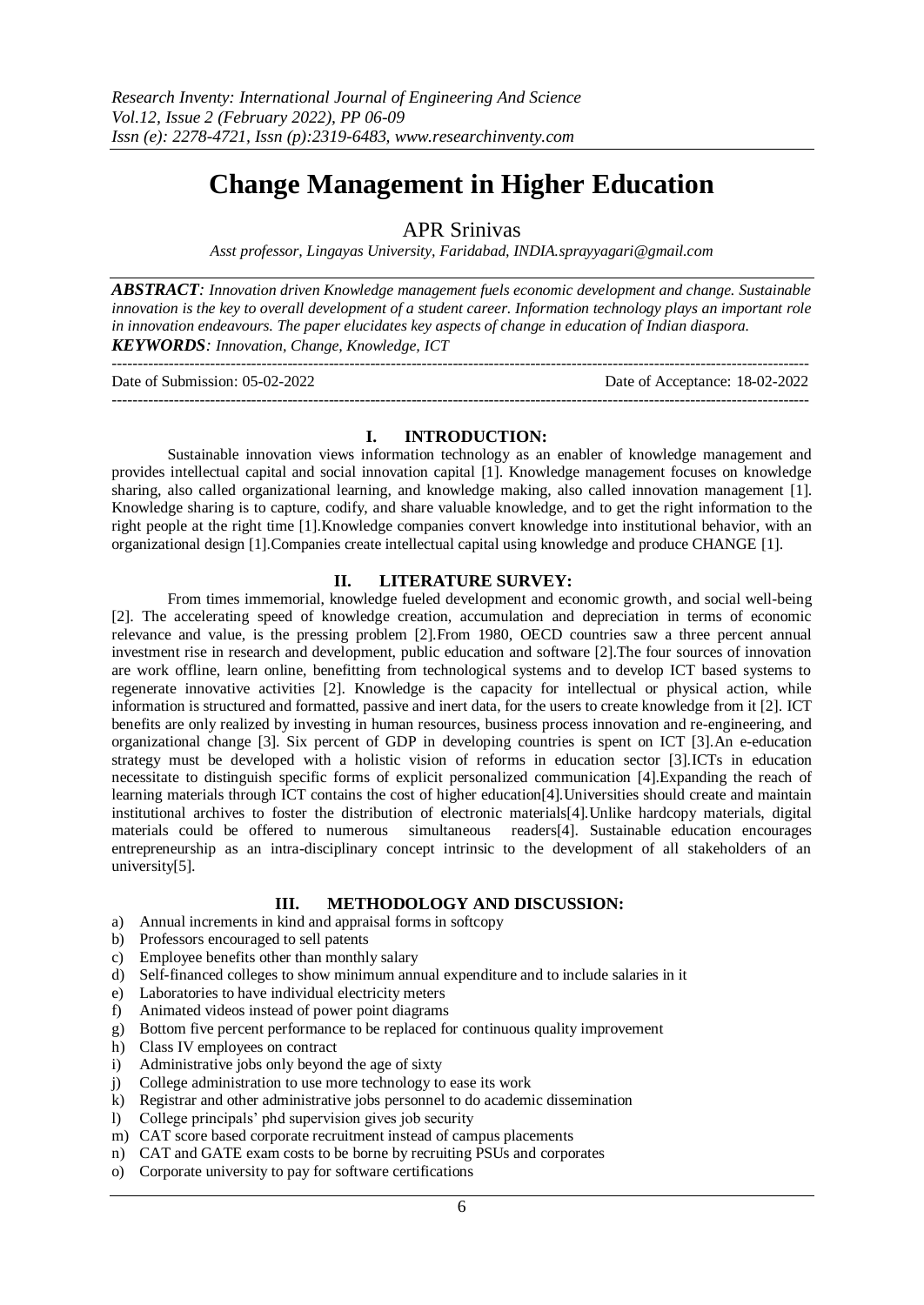- p) Technology management
- q) Innovation, solar technology in campuses
- r) Law- obedient students
- s) Tax money into Education expenditure
- t) Aicte encourages students with a scientific calculator
- u) Subjects wise timetable downloaded from AICTE website
- v) Formulae put in a excel workbook semester-wise
- w) Foreign language an optional subject instead of English
- x) Assignments, classroom preparation for civil services
- y) Curriculum student projects and a doctorate
- z) Private universities to offer doctoral admissions to employees without any kind of fees
- aa) Industry to employ management doctorates
- bb) Self-financed colleges to directly recruit candidates with distinction in under-graduate studies

Annual monetary increments are a financial burden on economically constrained self-financed colleges. Thus, annual increments could be in common stock equivalent. It gives a considerable estate to each employee upon super-annuation. Also, puts the employer in a financially sound situation besides strengthening the economy. The annual appraisal forms should be in softcopy instead of hardcopy, google forms, with appraisal rules in-built, are welcome. Private universities and deemed-to-be universities should compulsorily implement national pension system to all its employees. Accreditation teams to ask for bank statement for minimum annual expenditure and to include employee salaries in the statement. The bank statement reveals financial health of an institute. Engineering laboratories to install individual electricity meters to reveal proof of conducting laboratory experiments. College faculty to be given free lunch in college hostels throughout every semester. Professors must be given enough time to make them serious towards patents. These patents could be sold to make professors wealthy.

Earlier, faculty used to draw engineering diagrams manually on the black board and students used to be comfortable with the diagrams. Later on, power point presentations became popular. These power point presentations lead to student dis-comfort as to from where to start drawing the diagram, for its complexity. Thus, to ease the situation, let animated videos of these diagrams be provided to faculty from aicte website online. Visual means aids more in technical education.

It's a management technique to replace bottom five percent performers for continuous quality improvement of the work environment. This technique to be implemented in higher education to improve academic output other than lectures.

Class IV employees to be contractual employees. It reduces the colleges' non-productive expenditure and also shows avenues to employees to earn more from multiple jobs.

Today, the higher education in india follows a system of brand. In delhi ncr, a doctorate from an IIT, is directly put into administrative jobs like head of the department. However, a doctorate should demonstrate independent research capabilities either experimental, analytical or empirical. Such a research contribution is only upto the age of sixty. Thus, administrative jobs must be put aside for the elderly and aged people in the profession.

Every academic institute has a hierarchy of administration-assistant, deputy and registrars. With the use of MS office, these three administrative jobs could be combined into one. A softcopy pdf appointment letter instead of a paper print saves paper. Salary slips could be auto-emailed in bulk to all the employees. Salary could be auto calculated by using excel sheet formulae after recording the monthly attendance in the excel sheet. Semester fee – bank statement could be downloaded in excel sheet to tally it with excel functions like SUM, COUNT. However, a student should write his/her roll number in the bank records while paying the fee.

Mostly, the administrative hierarchy like registrar, director or principal, vice chancellor to do academic dissemination to students. It reduces the salary expenses of self-financed colleges.

After post graduation, every faculty leaves job to do a doctorate in any of the IITS. Now-a-days, IIT has become a brand name for higher salaries because of accreditations. Accreditation teams ask for number of IIT doctorates instead of doctorates. Thus, a college principal of an affiliated college, if does phd supervision gives job security to the budding faculty. Also, the cost of phd education reduces manifold as the employee becomes an internal candidate of the university where the principal registers as a doctoral supervisor.

Campus placements result in higher grade in naac accreditation leading to bribes in campus recruitments. Moreover, students who leave jobs for higher education find it difficult to concentrate in education after a usual work experience of two-three years. Thus, recruitments based on CAT SCORE already reveals the candidates management potential, thus leading to a stable career.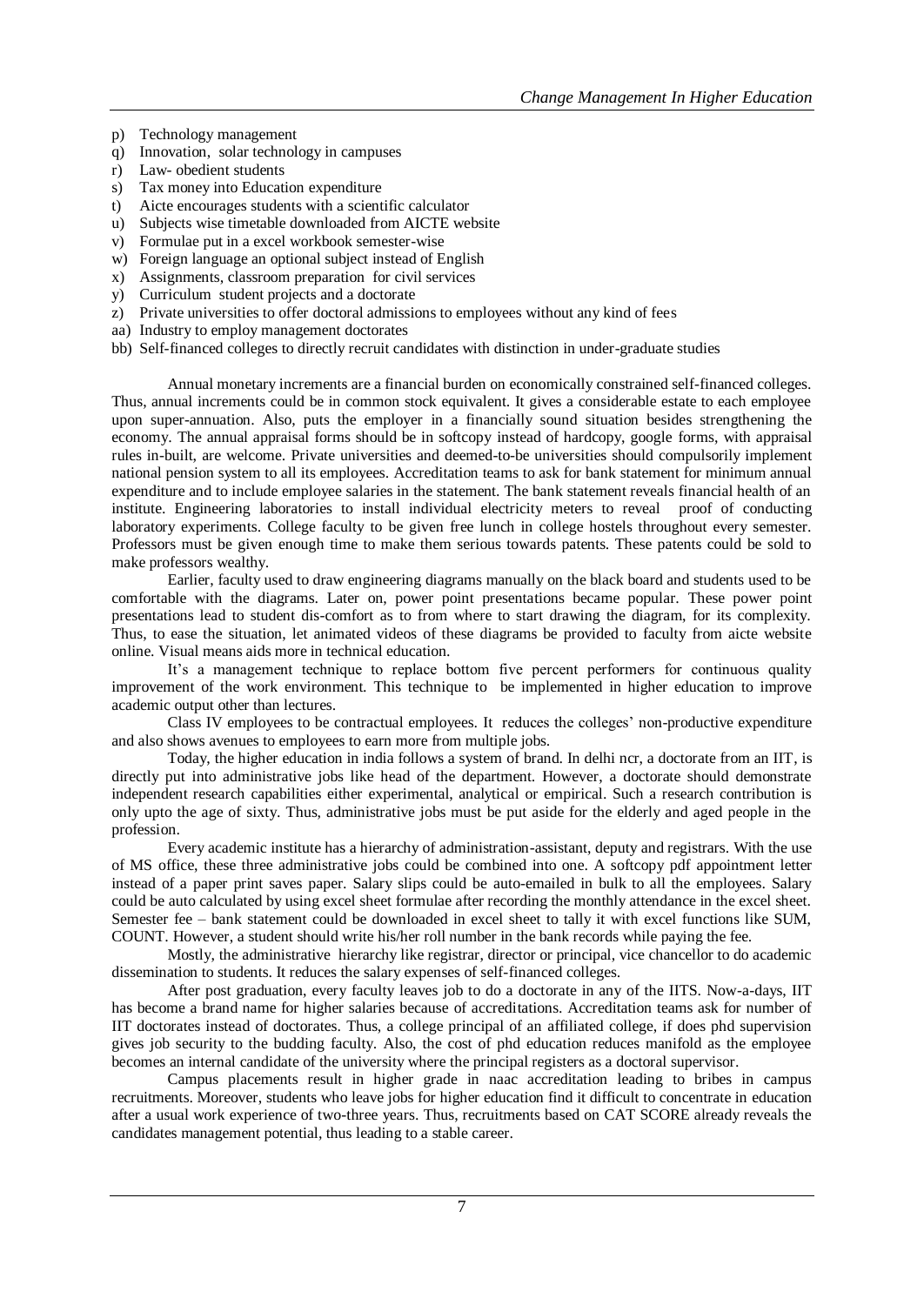Public sector companies recruiting through GATE score are saving on individual company recruitment costs. These cost savings to be pooled to conduct GATE. Likewise, CAT exam cost to be borne by corporate. This strategy is pocket friendly to graduates.

Corporate virtual universities. Corporate companies to claim tax benefits in creating human capital, for the software and IT industry. The university financially helps graduates and students appear for software certifications, no matter how many certifications. This enables software firms to find more talent among the youth for quality business. Moreover, software industry demands domain certifications and these certifications could be done while in unemployment days.

Self-financed colleges to teach technology management - MBA instead of technical research- mtech courses. Because, a self-financed college mostly lacks fund to carry out technical research. Moreover, the recruiting corporate companies ask for managerial research.

Innovation lead universities to accrue accreditation points for innovations. College campuses to install solar power plants besides using solar heated water to cook food in hostels and other purposes.

All under graduate students to avail themselves of fee waiver in applications to driving license. This a step forward to teach law obedience to adolescent students. Also, such students are encouraged to apply for all identity proofs and passports during studenthood.

The tax money paid by an academic college to remain in the college to spend the money on the education of below poverty line students, including boarding and lodging. This tax money is shown in national education expenditure. Additional tax saving scheme if an employee funds the education of below poverty line pupil.

Aicte to gift scientific calculators to under-graduate students on the first day of engineering classes. The calculator is a token of encouragement to the student and a lifelong appreciation for securing admission in engineering.

Aicte to make semester timetables subjects wise and make it available on its website for downloads. Institutes across India to download and prepare faculty wise timetables. It minimizes the repeating work of preparing subjects wise timetables across India. And these faculty timetables to be prepared by training and placement officers in every institute, thus giving time to young faculty for academic activities and research.

Students are advised to prepare a formulae book in excel sheet workbook instead of a hardcopy. This excel workbook prepared semester-wise, is a ready reference when uploaded in gmail google drive.

In the first semester of btech, students are given an option to choose a foreign language instead of English. This enables students to broaden horizons and scope of career prospects. However, the medium of instruction remains English. Foreign language could be any of French, German, English, Mandarin.

Pupil to solve all unsolved questions at the end of chapter in any of the referred textbooks, for internal marks. This solves the question of assignments in technical education. Pupil spend most of the time of the day in classroom. Thus, a teacher is expected to refer textbooks preferred for civil services so that half the preparation is done in the everyday classroom.

Curriculum student projects to be evolved from the references at the end of the chapter in a subject textbook. However, the references downloaded from google-scholar sometimes state future scope of research. Also, any product analysed in the concepts and principles of industrial engineering with respect to sustainability and circular economy, would suffice the project. However, to encourage a student to do a doctorate, the student is asked to read the reference research paper in conjunction with the technical word in the textbook. And continue likewise to ease the literature survey.

Private universities and deemed-to-be-universities to offer its employees doctoral admissions without any fees. This relates to speedy career growth and thus, finds many people eligible for higher academic positions at the age of super-annuation.

Industry always improves on quality. Thus, management studies doctorates when employed improve the quality at work with newer management philosophies.

Self-financed colleges when directly recruit graduates with distinction, instigate a sense of pride and enhances workmanship among graduates.

### **IV. CONCLUSION:**

Change is the only ever constant attitude in human nature. Ever since inception, higher education has continuously evolved from a traditional store house of knowledge to an entrepreneurial mindset thus leveraging between society and governing bodies. Education often transforms individuals and thus it should abode an ever changing manifestation of humankind. Innovation leverages Knowledge management and therefore, students curriculum projects should focus on economic relevant innovations than invention. Self-financed employer should give an healthy advise to employee for super-annuation benefits for a happy retirement, as a social commitment for a strong economy of India. The paper has briefly explained various aspects of change in higher